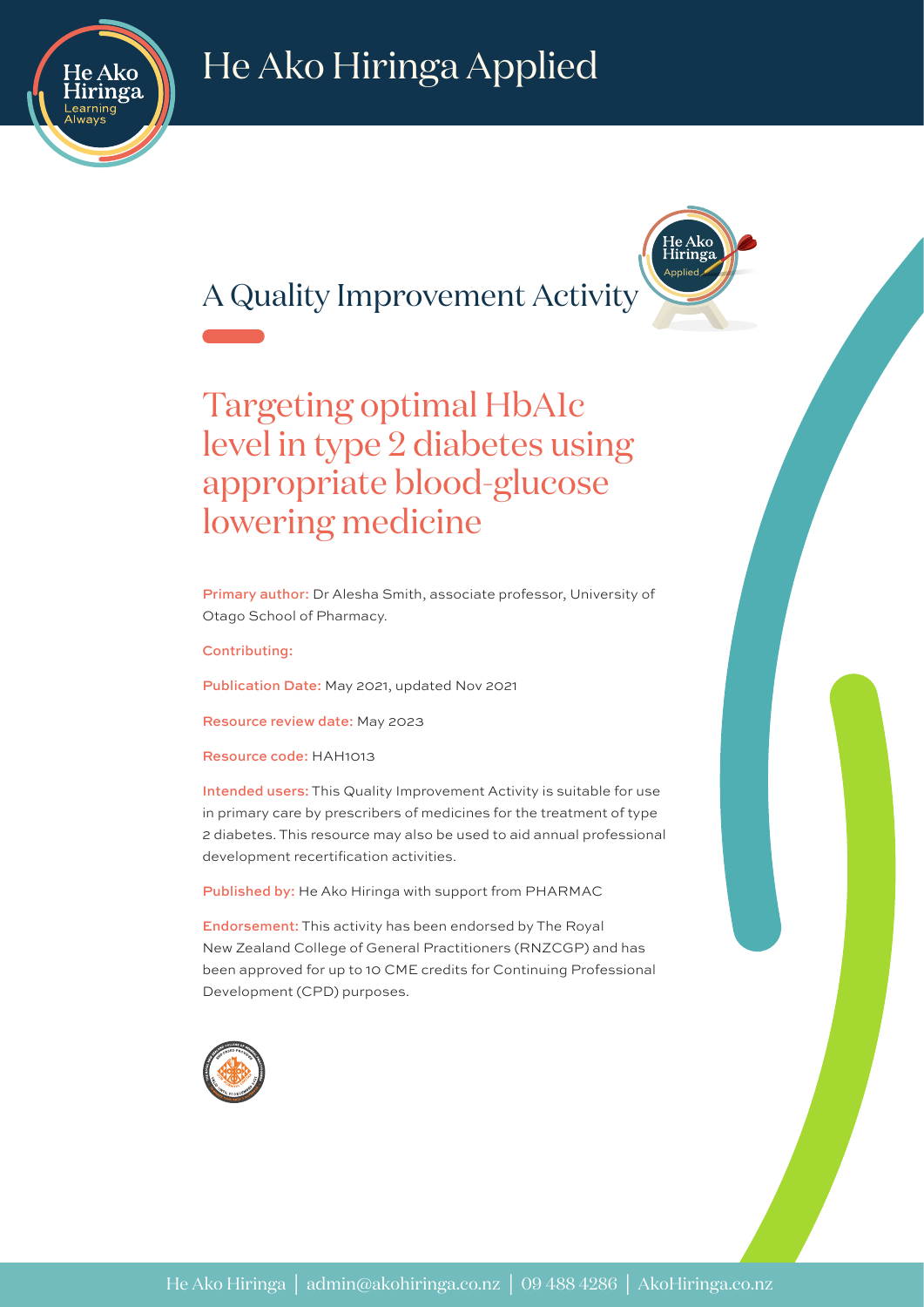## Activity aim

The overall aim of this activity is to support initiation or intensification of treatment for patients who are not currently at their target HbA1c level.

## Why should you do this QIA?

- Earn CME/CPD points.
- Evaluate and improve glycaemic management in your patients.
- Ensure you are following best practice and guidance for T2D management.
- Provide an equitable healthcare service and equitable medicine access for your patients.

#### Learning outcomes

At the end of this activity, you will be able to:

- Review glycaemic management in patients who may benefit from treatment initiation or intensification.
- Overcome therapeutic inertia barriers hindering treatment initiation or intensification.
- Identify key features of new diabetes treatments in New Zealand.
- Utilise approaches for initiating or intensifying treatment according to best practice and guidance.
- Implement a plan for regular review of glycaemic control in your patients with T2D.

## Core competencies that will be met by this QIA

Clinical expertise – develop a management plan in consultation with your patient, using evidence-based medicine and best practice.

Professionalism – develop professional networks with peers for mutual learning and support.

Scholarship – reflect on your own practice, identify your own learning needs, seek ways to meet these needs and evaluate outcomes and undertake activities to ensure continuous quality improvement.

Management – use information management skills to manage patient data efficiently and ethically.

## Tools to help with this activity

#### **EPiC dashboard**

The He Ako Hiringa EPiC dashboard can be used to identify patient groups for the review and for additional activities that may be useful for your practice; for example, identifying Māori and Pacific peoples who may be eligible for newly funded glucoselowering medicines. Sign up at [akohiringa.co.nz](http://www.akohiringa.co.nz)

#### **He Ako Hiringa**

Find all you need to know on the new type 2 diabetes treatment options available.

#### **Your Practice Mana**ge**ment System**

You can use your PMS to find patients who may benefit from treatment initiation or intensification. Don't worry if you don't know how to do this, we will help you out!

### How long will this activity take?

The programme has been designed to take approximately 8–12 weeks to complete. This includes patient recall from your practice, patient consult and re-evaluation of your targets.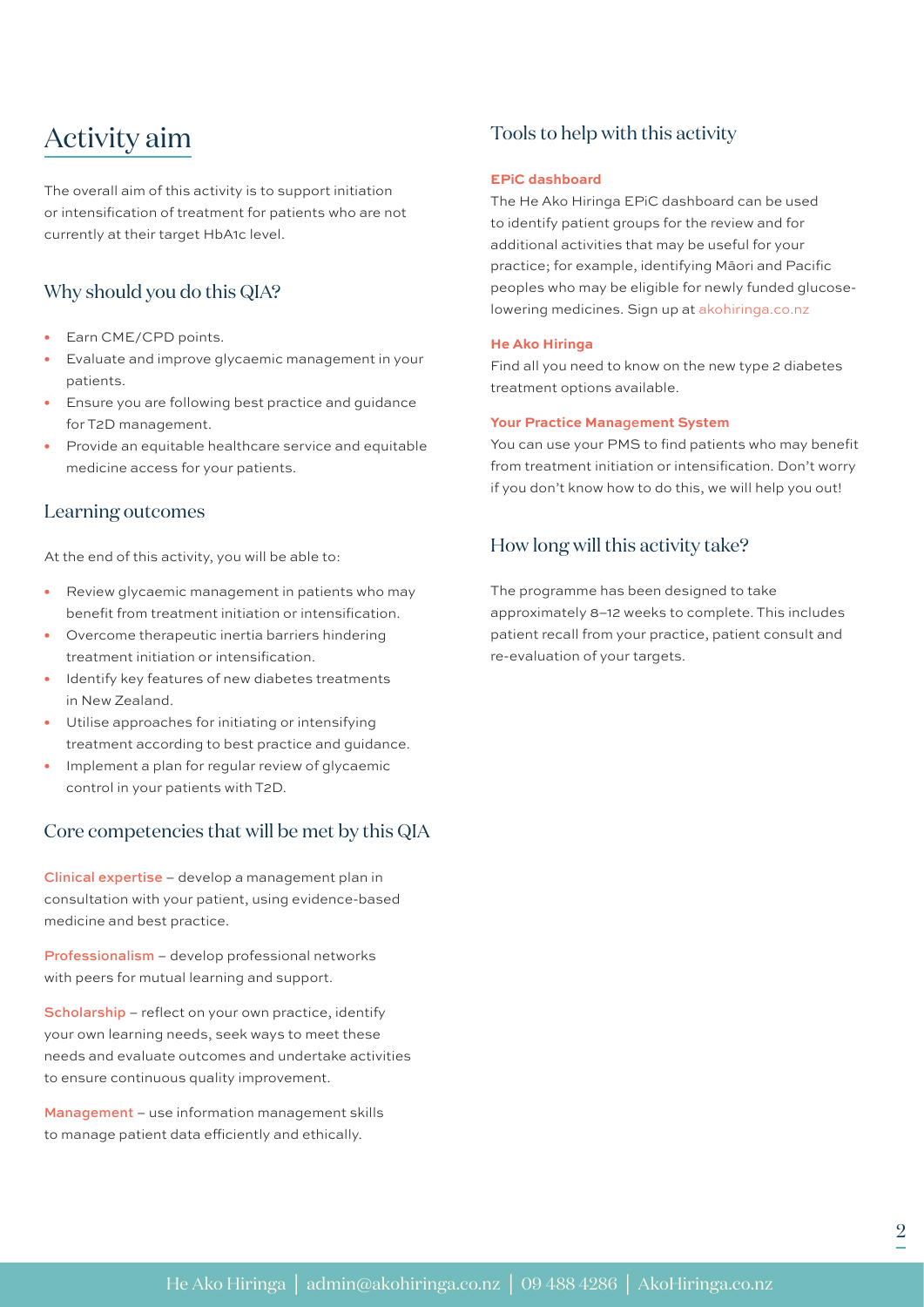## Targets – what are we measuring?

Good glycaemic control has a clear benefit on microvascular outcomes (nephropathy, retinopathy and neuropathy) and if started early enough, on long-term macrovascular outcomes of coronary artery disease, stroke and peripheral vascular disease.

If you haven't already, you may like to upskill in the new T2D treatments available in New Zealand. Some suggested sites are listed below.

- He Ako Hiringa [akohiringa.co.nz](http://www.akohiringa.co.nz) for up-to-date resources on equity in care and where the new diabetes medicines fit into practice.
- EPiC Diabetes https://epic.akohiringa.co.nz for an overview of your diabetes prescribing.
- The New Zealand Society for the Study of Diabetes (NZSSD) – [t2dm.nzssd.org.nz](http://www.t2dm.nzssd.org.nz) for the most up-to-date guidance and treatment algorithms.

#### HbA1c targets

The target HbA1c level in most patients with diabetes is < 53mmol/mol.

- A lower target HbA1c of < 48mmol/mol is appropriate when hypoglycaemia risk is low (ie, the patient is not on insulin and/or sulfonylureas) and in patients who are:
	- young OR
	- considering a pregnancy or currently pregnant OR
	- have diabetic microvascular complications (particularly retinopathy and nephropathy).
- A higher HbA1c target (eg, 54–70mmol/mol) may be more appropriate when the risks of hypoglycaemia likely outweigh the benefits of tight glycaemic control, such as:
	- when life expectancy is limited by non-diabetes related comorbidities
	- in patients with previous episodes of severe hypoglycaemia
	- in patients with significant hypoglycaemic unawareness
	- in the frail elderly and/or patients with cognitive impairment
	- in the functionally dependent.

## Standard for the QIA

That 90 per cent of patients with type 2 diabetes are at or below their target HbA1c level.

A QIA or audit measures practice against standards (a "standard" is the level of performance achieved and expressed as a percentage) and helps us answer the question "are we doing the right thing in the right way?" It is about understanding practice so we can change it if needed, to improve the quality of care for patients.

### Which patients should be included in the QIA?

The patients included in your QIA must have:

- a recorded diagnosis of T2D AND
- a recent HbA1c level recorded (recent is defined as within six months if HbA1c target is being met, and every three months if target is not being met or if treatment has changed.)

We recommend selecting patients who have been diagnosed with T2D for at least one year, as recently diagnosed patients may be undergoing initial titration and optimisation of treatment.

You can evaluate all patients in your practice, or you may like to select a group of patients; for example, young people or people with diabetes and a recent hospital visit. This will depend on your practice.

If you are not sure which patients to choose then we recommend you log into https://epic.akohiringa.co.nz to look at your data. The EPiC Diabetes dashboard shows a breakdown of your patients and your practice's patients who have diabetes. By filtering and examining the data here, you may find a group of patients who have variation in prescribing and warrant further investigation via this QIA.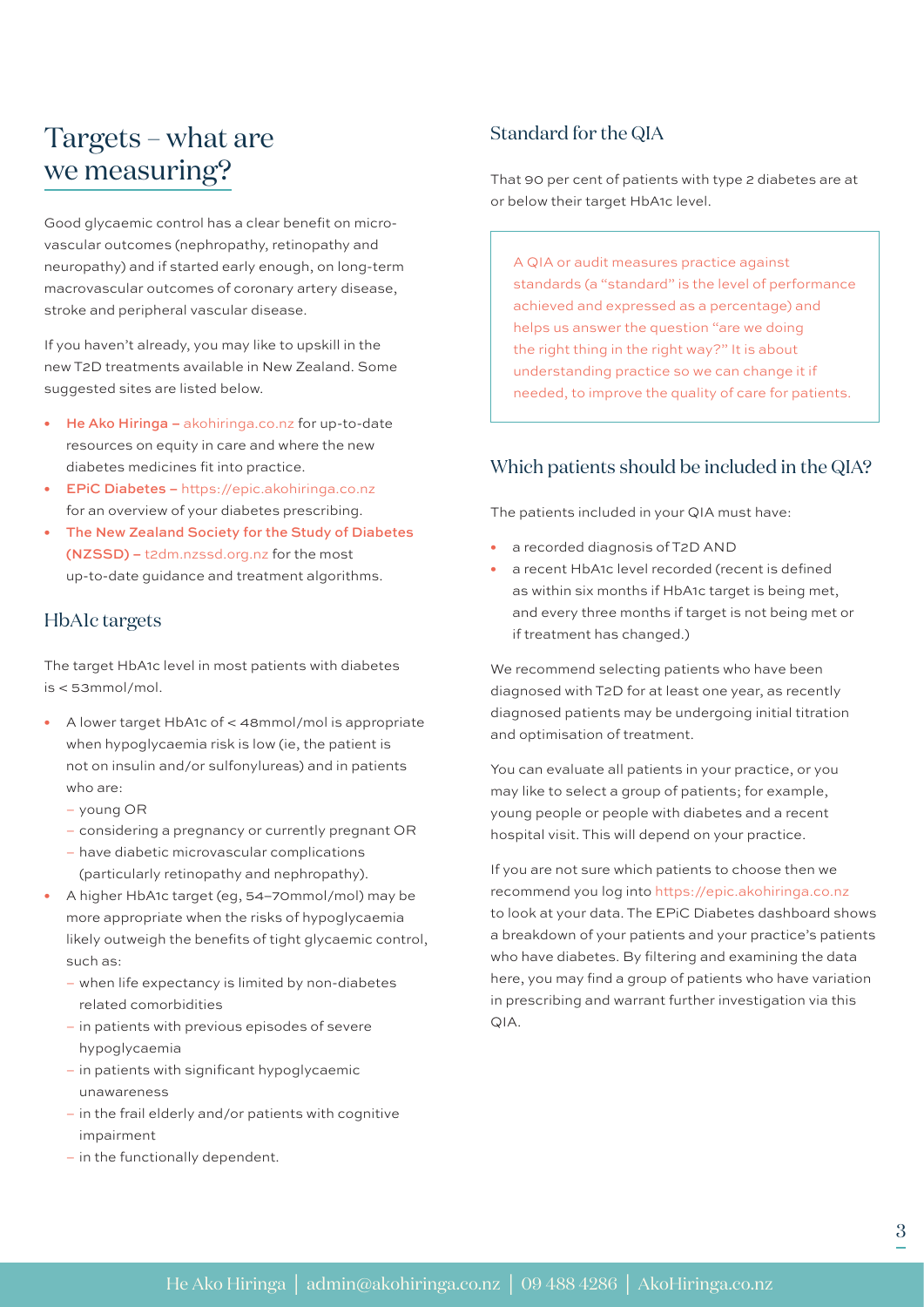## Getting into it – how to undertake the Quality Improvement Activity!

## 1. Decide on your aim and learning objectives

Here are some options you might like to choose from (you can pick more than one) or you may like to come up with your own.

- Learn about the new type 2 diabetes medicines available in New Zealand.
- Implement a diabetes-specific patient recall system to improve the treatment of your diabetes patients.
- Improve adherence to the best practice guidance for the treatment of diabetes.
- Enhance treatment outcomes for patients with poor glycaemic control.
- Enhance peer group discussions around optimal diabetes treatments.

## 2. Collect your data

Identify a sample of patients with type 2 diabetes and record if they have a recent (within the last six months) HbA1c result\*.

Next, record the percentage of your sample who are at or below their target HbA1c level (we are aiming to meet or exceed the QIA standard of 90 per cent).

We will soon be providing step-by-step instructions on how to create a dataset in Medtech32, Medtech Evolution and Indici. These will be available on akohiringa.co.nz.

*\*In this activity we are assuming practices are regularly reviewing patient records to ensure up-to-date HbA1c testing –however, if you find this is not the case, you might like to attach a follow-up flag for patients who have not had an HbA1c in the last six months.*

#### 3. Actions

Once you have your data set, you need to decide on some actions to achieve your learning objectives identified above. Here is what we recommend:

- 1. Place a "flag" and a note on the patients' records recommending a diabetes medicine review at their next visit in those who are not meeting their target HbA1c level.
- 2. You may like to prioritise and recall those patients whose HbA1c level is considered very high (> 70mmol/mol).
- 3. At the next visit undertake a diabetes medicines review to determine if a change or intensification of diabetes medicine is needed – many of these patients may be eligible for the newly funded medicines.
- 4. As a practice or peer group, discuss and reflect on whole-of-practice diabetes care and identify opportunities to improve policy and procedures for future care. Discuss what behaviours need to change (and why they are occurring) to achieve best practice. Choose quality improvement interventions that address the cause of the behaviours.
- 5. Decide if additional education or a clinical update is needed; for example, a visit from a PHO clinical pharmacist.
- 6. Set a date in 12 weeks' time to evaluate your QIA (see below for further details).

## 4. Monitoring and evaluation

Decide how you will evaluate and monitor your progress in this activity. We recommend following up those patients whom you identified and placed a flag in their record.

- 1. How many of them have now had a review of their medicines?
- 2. How many have had a treatment initiation or intensification of their diabetes medicine after their review?
- 3. Has there been a reduction in the percentage of patients with an HbA1c level greater than their optimal target?
- 4. Were there any groups of patients who had a visit but not a medicine review – why did this happen?
- 5. What will you do with the patients who have not had a medicine review?
- 6. Have you or any team members undertaken recent CME in diabetes care?
- 7. Has the practice implemented any changes to diabetes care because of this QIA?

## 5. Recording and claiming your CPD points

Use the editable form below to record your QIA activities.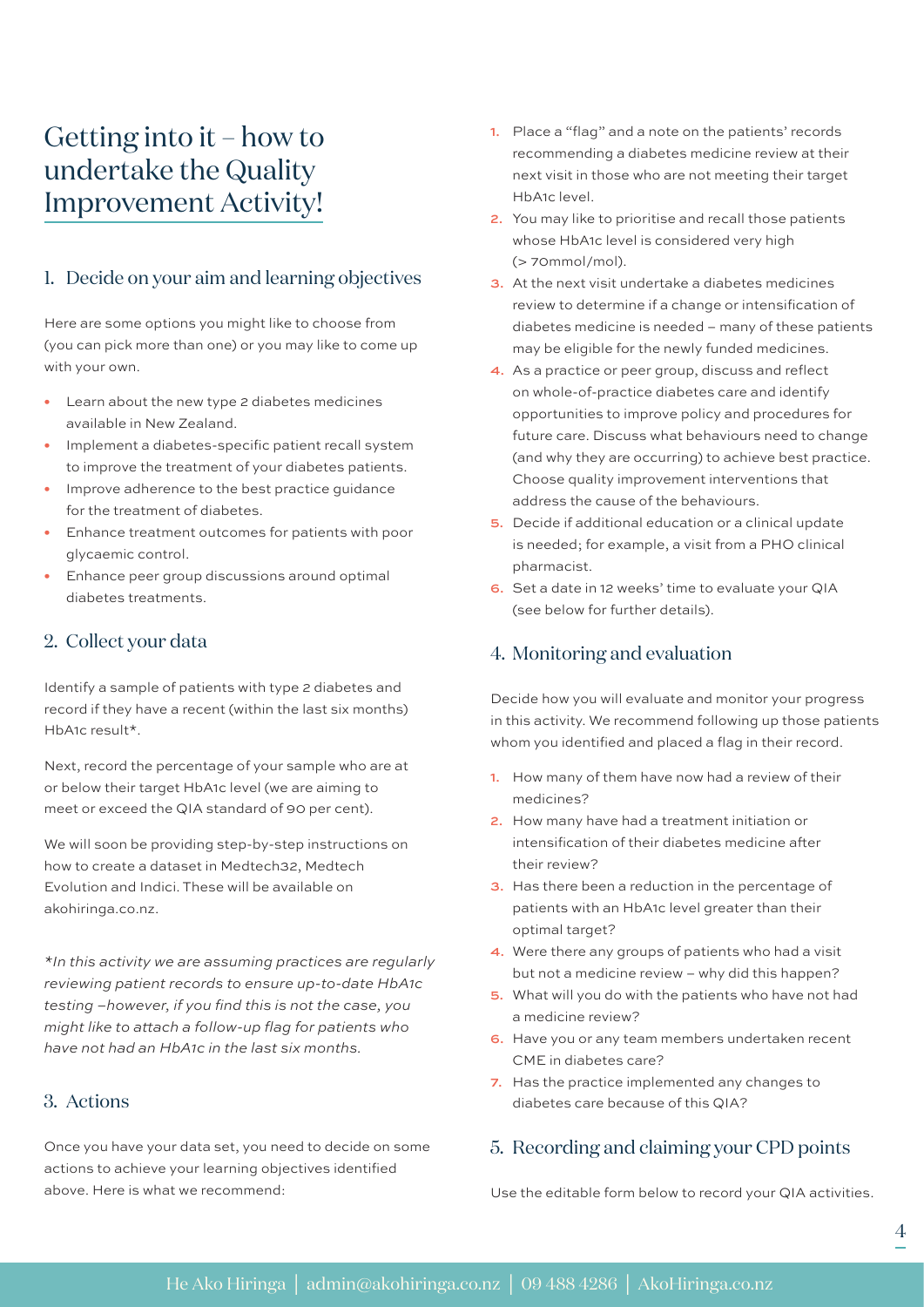## Recording your QIA and claiming CME/CPD points

Complete this section and keep it as a record of your learning for CME purposes.

#### Name

Professional Registration Number

Date commenced

Date concluded

### QIA title

**Give your QIA a title** *Eg, HbA1c values and appropriateness of blood-glucose lowering treatment in people with type 2 diabetes* 

## Learning aims and objectives

#### **Why did you complete this QIA (overall aim and QIA standard)?**

*Eg, I wanted to ensure my diabetes care was equitable; or, as a practice we wanted to determine if we were following the new diabetes guidance and find patients who may benefit from newly funded medicines.*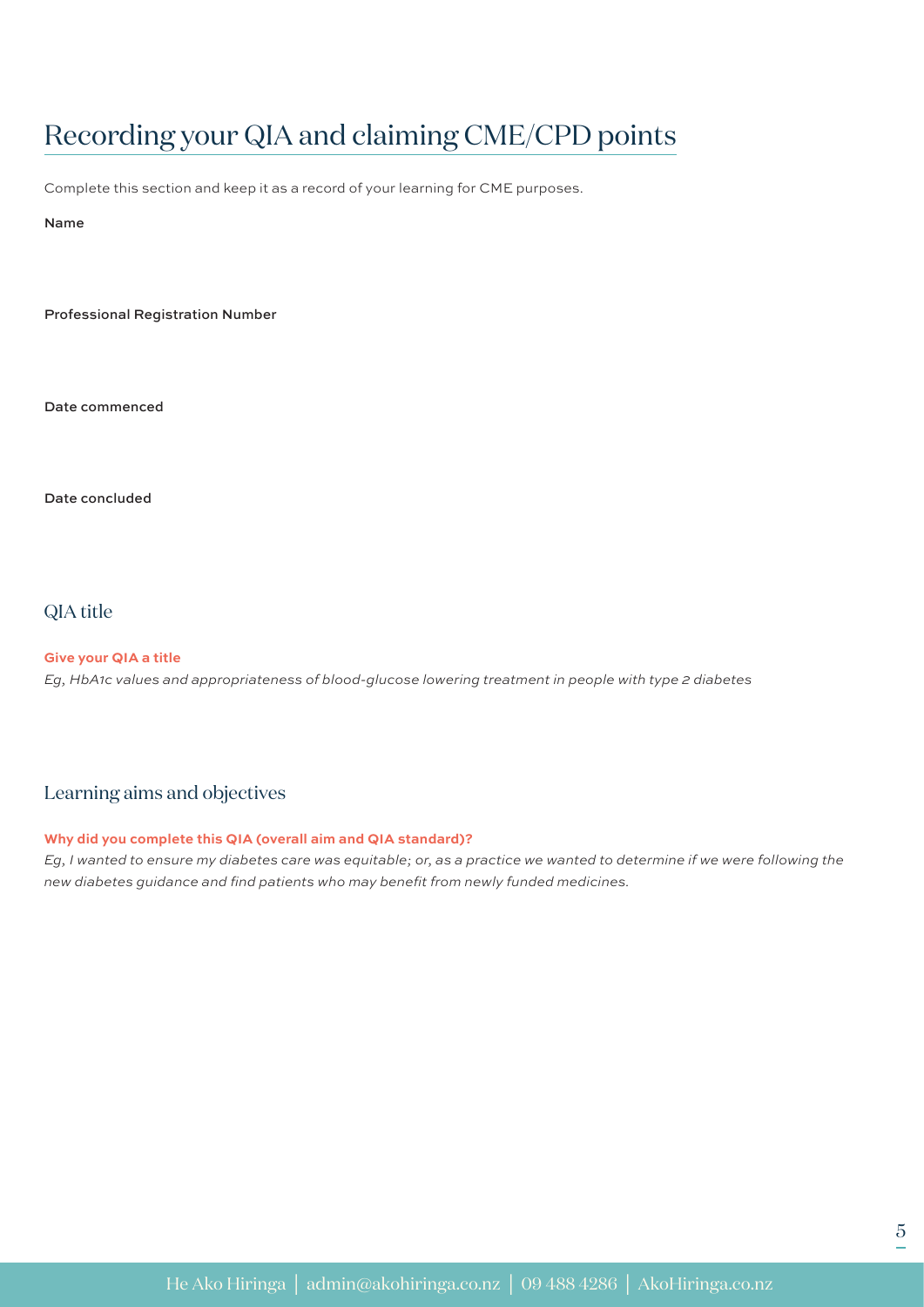#### **What learning objectives did you choose?**

*(Copy and paste from the following list and/or add your own)*

- *Learn about the newly funded type 2 diabetes medicines available in New Zealand*
- *Implement a diabetes-specific patient recall system to improve management of my patients with T2D*
- *Improve adherence to best practice guidance for the management of diabetes*
- *Enhance treatment outcomes for patients with poor glycaemic control*
- *Enhance peer group discussions around optimal diabetes management*
- *Other \_\_\_\_\_\_\_\_\_\_\_\_\_\_\_\_\_\_\_\_\_\_\_\_\_\_\_\_\_\_\_\_\_\_\_\_\_\_\_\_\_\_\_\_\_\_\_\_\_\_\_\_\_\_\_\_\_\_\_\_\_\_\_\_\_\_*

## Collect your data

#### **What data queries did you do in this QIA (collecting data) and why?**

*Eg, I was trying to determine which patients may benefit from the newly subsidised diabetes treatments. 1) I ran a query in Medtech to find patients with a type 2 diabetes diagnosis and a recent HbA1c level > 53mmol/mol and who were Māori or Pacific peoples.* 

#### **What were the results – did you meet the standard?**

*Eg, I analysed our records and found we had 76 patients who identified as Māori or Pacific peoples with diabetes – we had eight patients who were not meeting their HbA1c target, so we did not meet the standard.*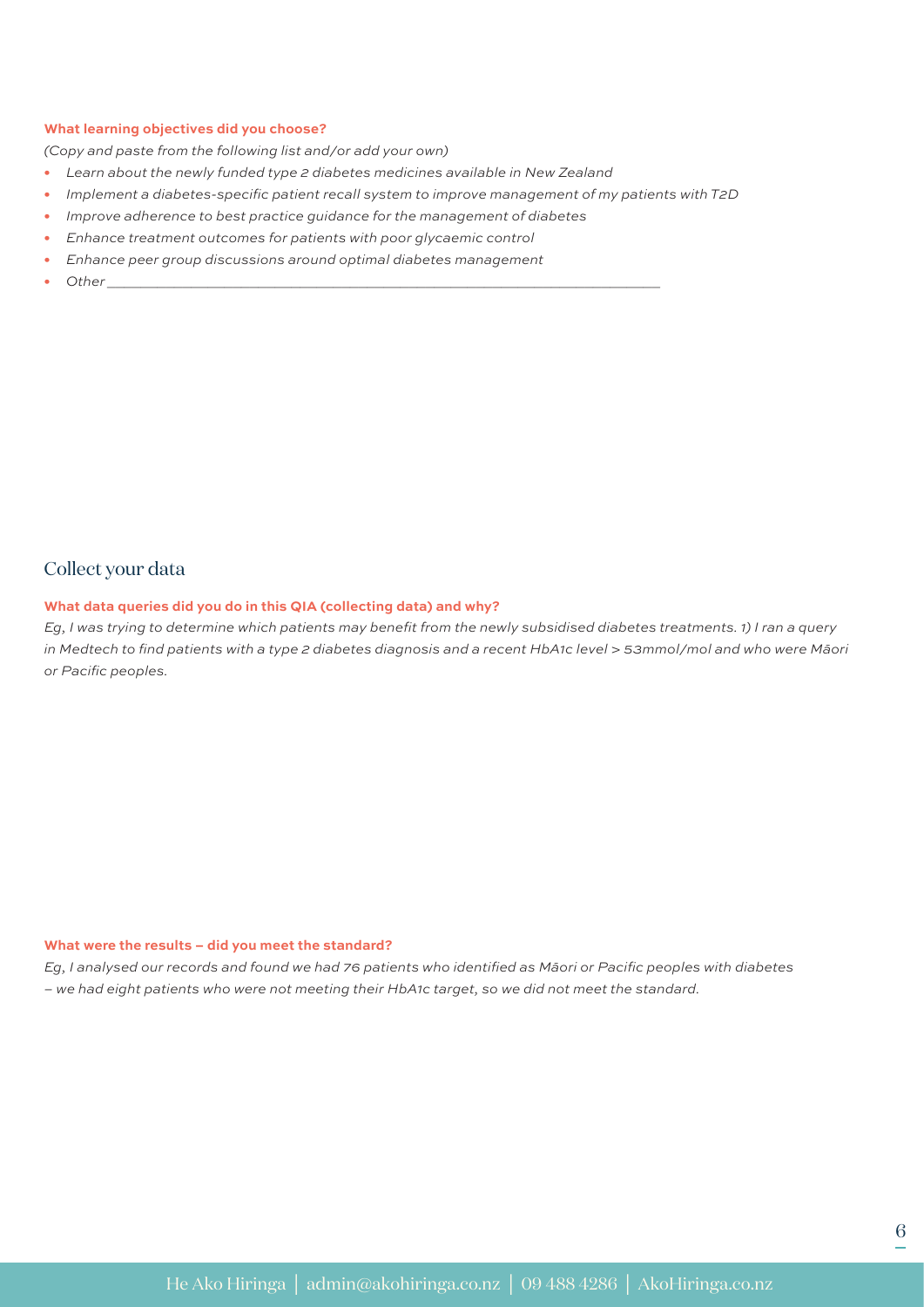#### Actions

#### **Change – what changes did you implement to improve patient care?**

*Eg, 1) I undertook some education about the newly funded type 2 diabetes treatments; 2) I placed a flag and noted the eight patients who were not meeting their HbA1C target – as the flagged patients have come in for a consultation, I have undertaken a diabetes medicine review and discussed the possibility of intensifying treatment.*

#### **Did you discuss the QIA and/or results with anyone?**

*Eg, yes, some of the patients I had flagged for review were not patients I usually have consultations with – I alerted my practice colleagues and discussed the QIA goals and the new treatment guidance at our monthly team meeting.* 

#### Evaluation and monitoring

#### **How do you know your audit was successful (or not)?**

*Eg, I undertook another record review of the eight patients who had flags put on their records – five had undertaken a medicines review and were started on the newly funded medicine, empagliflozin. One patient had recently had a medicine modification and was undertaking regular monitoring, and two patients I had not seen.*